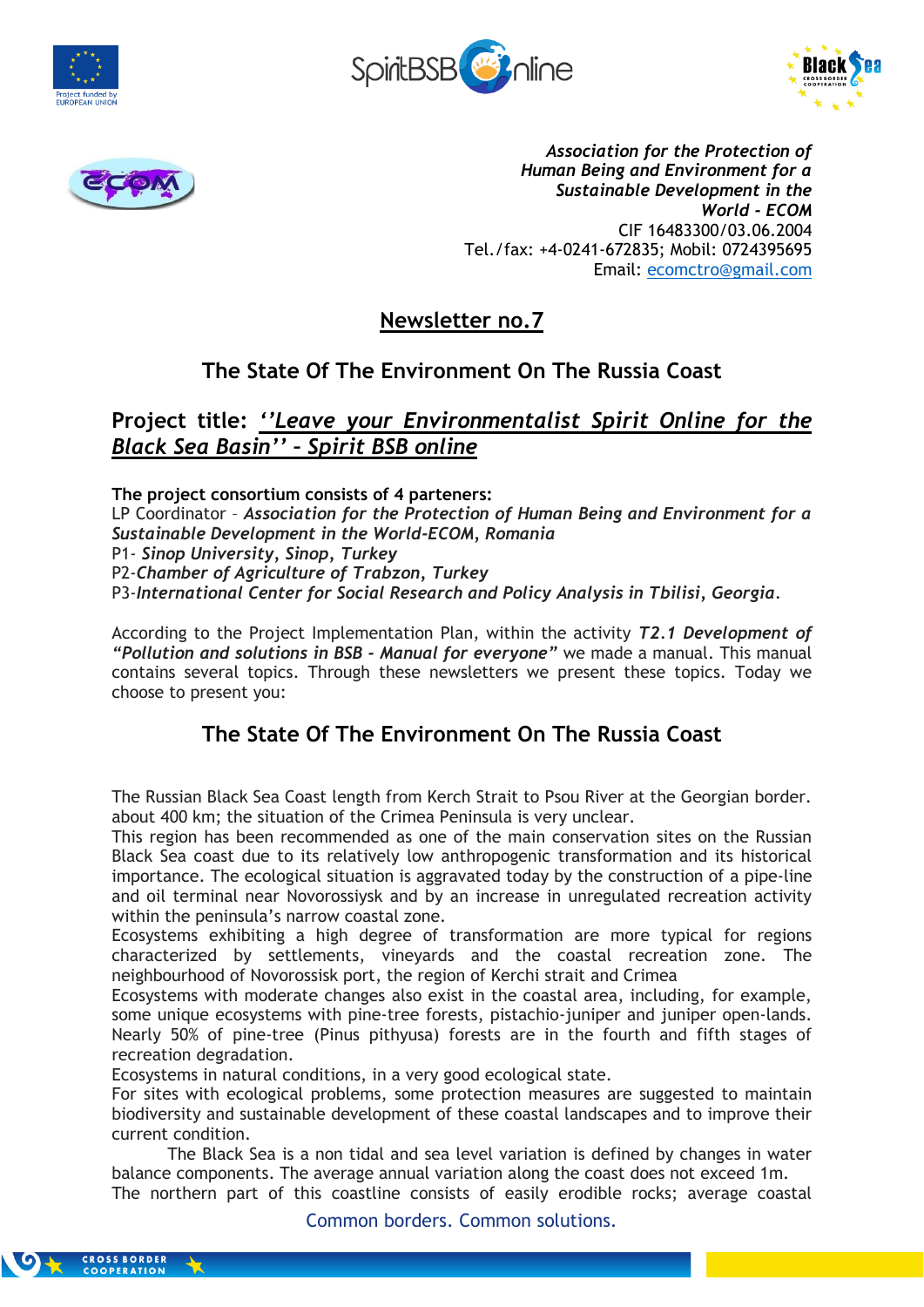





recession is 0.7m/year. Further south coast there is a 50 km sand bay-bar system with dunes and beaches, then a flysch zone with abrasion cliffs a nd a mounting coastline with gravel/pebble beaches.

Sites where shore-protecting constructions have functioned for the longest time are in bad condition. A longshore transport stream of deposits has been interrupted by a system of groins and breakwaters, which intercept practically all pebble and gravel material migration along the coast, so that beach restoration by natural ways is impossible. Artificial beaches under protection of beach-retaining structures are the optimal coastal protection method against coast erosion.

## **Climate**

Russian part of the Black Sea coast is located in areas of the Mediterranean and subtropical climates. The climate of the region is greatly affected by the Caucasus Mountains (mountains protect from cold northern winds) and the sea (the sea make the air a few cools in summer and warm in the winter).

Northwest of the town of Tuapse height of the mountains does not exceed 1000 meters. Mountains are not a significant barrier to air flow. Southeast of Tuapse height of mountains are reaching 3000 meters or more. This has a significant impact on weather.

The section from Anapa to Tuapse is located in Mediterranean climate with hot, dry summers and mild, rainy winters. From Tuapse to Adler is subtropical humid climate. It drops significantly more rainfall and frosts happened rarely in winter.

## **Black Sea coast of Russia**

## **Black Sea coast is the most popular resort region of the Russian Federation.**

This is one of the few places on the sea coast, suitable for summer holidays on the territory of Russia. A large number of tourists from many regions of Russia come to the resorts of Krasnodar Region and Crimea every year.

The city and the beaches, which are located in the Krasnodar region and the Crimea peninsula are the most popular among Russian tourists. Russian Black Sea coast area in Krasnodar region is about 400 kilometers (straight-line distance of about 350 kilometers). The most popular resort towns of Russia are located in this area: Anapa, Gelendzhik, Tuapse, Sochi. Crimean biggest cities are Sevastopol, Simferopol, Kerch, Evpatoria, Feodosia.

The distance between some settlements on the coast (direct): Anapa - Gelendzhik 70 km, Gelendzhik - Tuapse 100 km, Tuapse - Sochi 76 km, Sochi - Adler 30 km.



## Common borders. Common solutions. **Fig.1 Russian Black Sea Coast**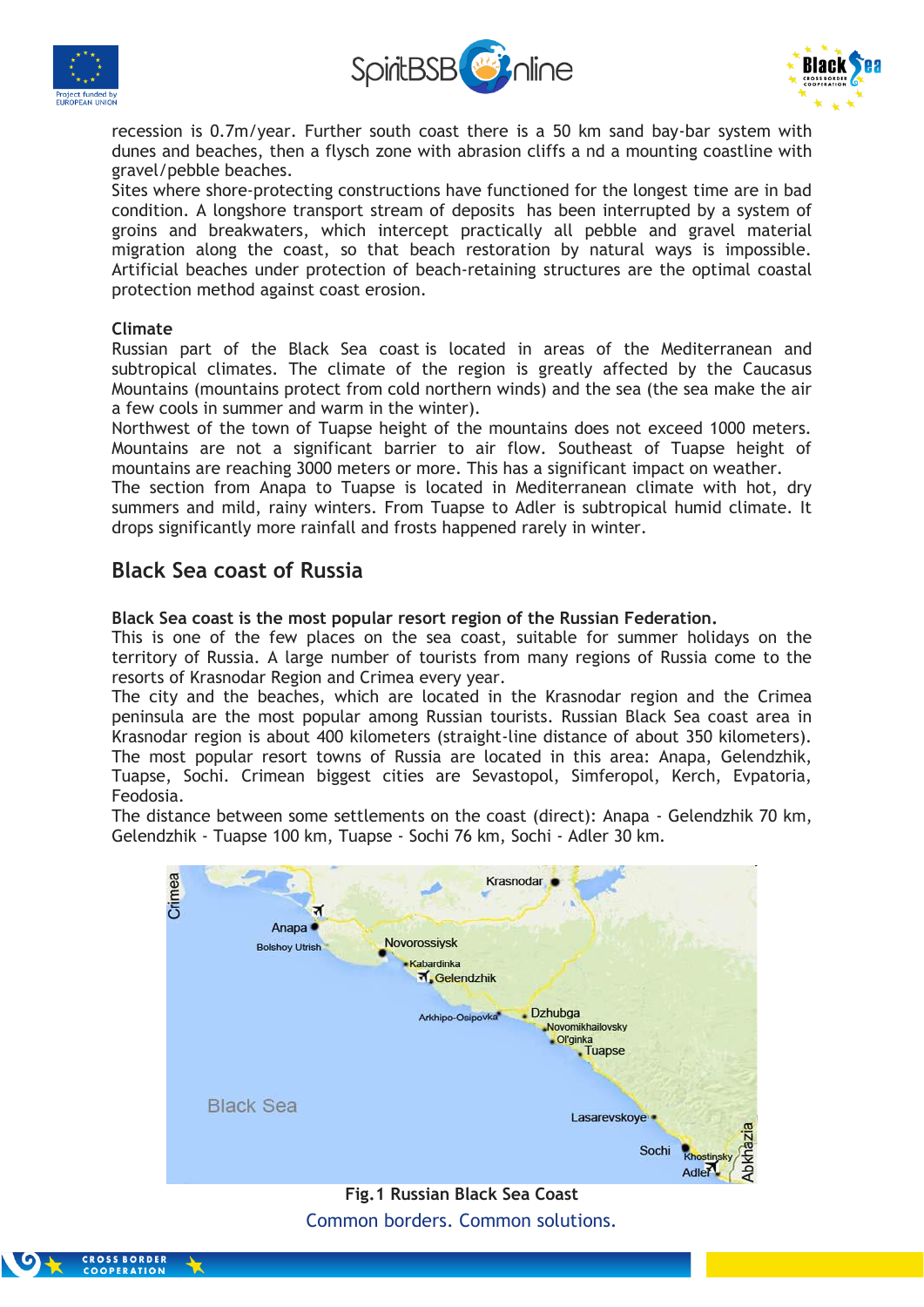





### **Anapa**

Anapa is located in the northwestern part of the Black Sea coast of Russia, near the Crimea and the Sea of Azov. Distance from Anapa to Moscow is about 1690 kilometers, 170 kilometers to Krasnodar, to Sochi to 360 kilometers. Black Sea coast in the region of Anapa is considered as one of the best family vacation destinations on the territory of Russia. Many of located here beaches are sandy and gravel-sand, have flat bottom and are well suited for families with children. Water in places well heated. The swimming season in fine weather can last from May to October.

Near Anapa (in sea lagoon on the Grand Utrish) is the only Russian Black Sea coast dolphinarium, which contains marine mammals and act in vivo (running in seawater on the open air). (Utrish Dolphinarium has branches in other cities, such as [St. Petersburg.](http://www.visit-plus.com/saint_petersburg))

Tourists in Anapa often commute by train, by car or by air. In Anapa are located a major airport and railway station. Rail trains to Anapa go during the tourist season (winter trains to Novorossiysk).



**Fig.2 Russian Black Sea Coast**

### **Gelendzhik**

Gelendzhik is located on the Black Sea coast in "Krasnodarsky Kray" region of Russia. It is located about 70 kilometers southeast of the city of Anapa. This is one of the most popular summer resorts in Russia. Resident population of the city is about 61,000 people. The peak tourist season lasts from June to September. The sea temperature may be favorable for bathing in good weather from May to October. Most of the natural beaches covered with pebbles. In the center of Gelendzhik Bay has an artificial sand y beach about 1 kilometer long.There is an airport in Gelendzhik. The nearest railway station is located in the city of Novorossiysk.

### **Tuapse**

Tuapse city is located on the coast of the Black Sea, at a distance approximately 80 kilometers north-west of Sochi. The city's population is about 63,000 people. There is a major seaport and railway station.

### **Novorossiysk**

Novorossiysk city is located on the coast of the Black Sea, Tsemess Bay (Krasnodar region). The city's population is more than 251 thousand people. Novorossiysk is an important transport hub in the south of Russia. The city is a major port, railway station, site roads node (road M4 "Don", Moscow - Rostov-on-Don - Novorossiysk).

### **Sochi**

[Sochi](http://www.visit-plus.com/sochi) is the most popular and the largest resort city in Russia. Municipality of Sochi is also known as Greater Sochi. The coastline in the Greater Sochi has a length of over 100 kilometers. Municipality of Sochi city is divided into four districts: Central District (Sochi), Adler district, Lazarevsky district and Central district. Big Sochi resides more than 445,000 people. Among the well-known holiday destinations in the Greater Sochi can be called Dagomys, Lazarovsky, Adler. Beaches near the town of Sochi almost all pebble. In the mountains, near the village of Krasnaya Polyana, popular ski resorts are located. The best

Common borders. Common solutions.